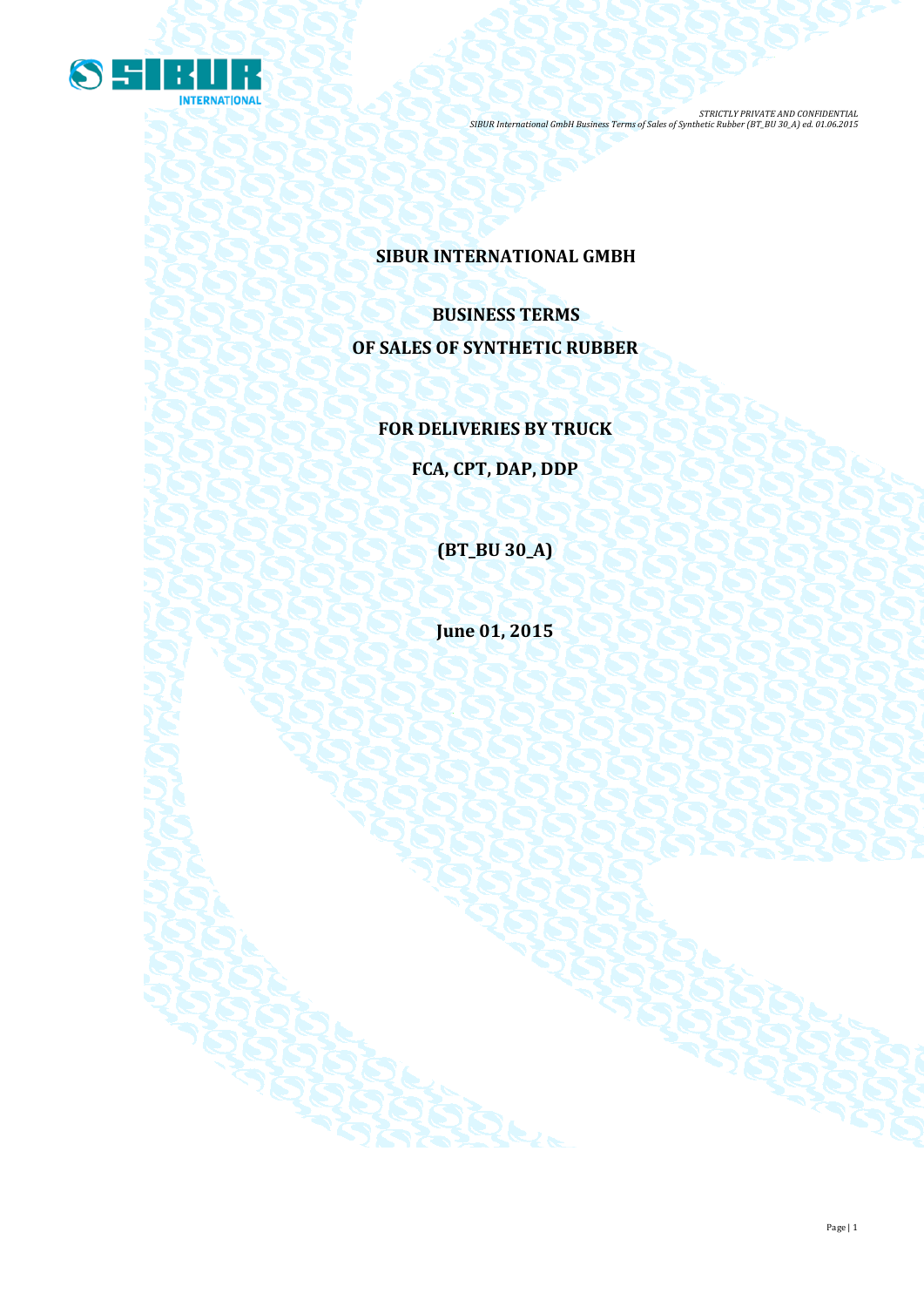

# **CONTENTS**

## **INTRODUCTORY PROVISIONS**

**PARAGRAPH I Goods 3**

**PARAGRAPH II Quality 3**

**PARAGRAPH III Quantity 3**

**PARAGRAPH IV Delivery basis 3**

**PARAGRAPH V Transportation** 

**PARAGRAPH VI Shipment period** 6

**PARAGRAPH VII Laytime 6**

**PARAGRAPH VIII 6** 

**PARAGRAPH IX Price 6**

**PARAGRAPH X Payment terms 7** 

**PARAGRAPH XI Responsibilities of the parties 8**

**PARAGRAPH XII Duration 9** 

**ANNEX 1**

**Contract template 10**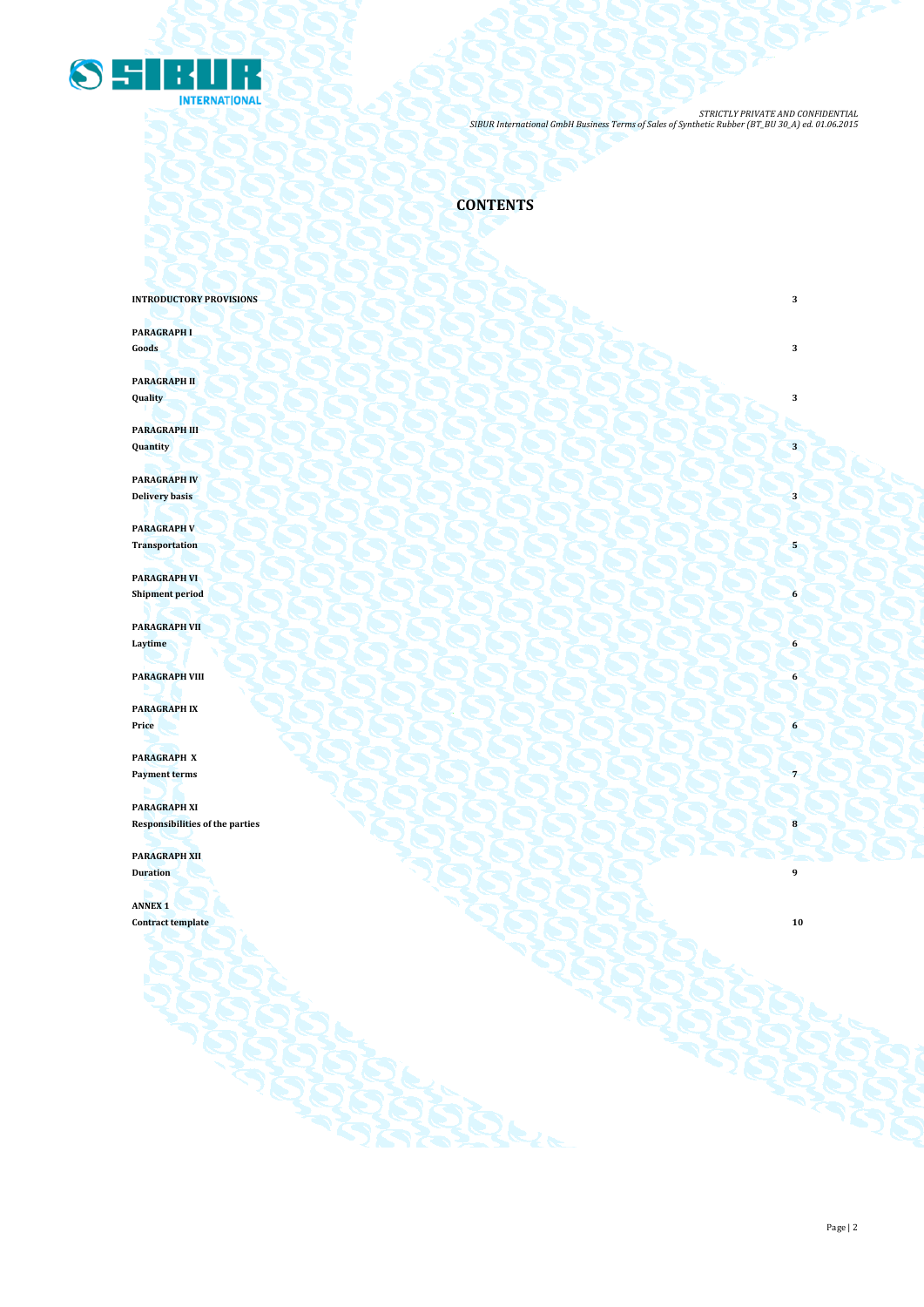

#### **INTRODUCTORY PROVISIONS**

- **A.** These Business Terms ("Business Terms") shall apply to all agreements for sale of goods ("Contract") executed by and between SIBUR International GmbH ("Sibur") and Buyer that incorporate these Business Terms by reference. The version of these Business Terms published by Sibur (whether delivered by Sibur to Buyer before or upon the entry into the Contract or, if not so delivered, then as published on the website [http://www.sibur-int.com\)](http://www.sibur-int.com/) as of the date when the Contract takes effect shall apply to the relevant Contract. The Business Terms may be amended, revised, restated or supplemented by Sibur from time to time.
- **B.** These Business Terms are accompanied and supplemented by the General Conditions of SIBUR International GmbH for sales of petrochemicals and hydrocarbons ("General Conditions"). The version of the General Conditions published by Sibur (whether delivered by Sibur to the Buyer before or upon the entry into the Contract or, if not so delivered, then as published on the website [http://www.sibur-int.com\)](http://www.sibur-int.com/) as of the date when the Contract takes effect shall apply to the relevant Contract. The Parties agree that the General Conditions are incorporated into these Business Terms by reference and that they apply to the Contract.
- **C.** If there is any conflict, ambiguity or inconsistency between General Conditions, the Business Terms the Contract and/or Incoterms, the order of priority of such documents (from highest to lowest) shall be as follows:
	- 1. the Contract:
	- 2. the Business Terms;
	- 3. the General Conditions; and
	- 4. Incoterms
- **D.** All terms used, but not defined herein shall have the respective meanings set forth in the Contract and/or the General Conditions, and/or Incoterms.

#### **PARAGRAPH I GOODS**

1.1. Seller shall deliver the Goods to Buyer in accordance with the Contract.

#### **PARAGRAPH II QUALITY**

- 2.1. The quality of the Goods shall be confirmed by a Certificate of Quality issued by Seller or by the Manufacturer of the Goods, and/or the Inspector's Report (as the case may be).
- 2.2. Buyer upon Seller's prior written request shall send to Seller samples of the Goods for testing. Seller may at its own discretion and at its own expense perform such testing based on the TU and/or ASTM methods or initiate an inspection in accordance with Section 2.3. . In the event either Party does not agree with the results of the test(s) made by the Seller in accordance with this Section 2.2, the quality inspection shall be performed by an independent Inspector in accordance with Section 2.3. hereof.
- 2.3. Unless otherwise agreed by the Parties in the Contract, the quality inspection shall be performed at the Place of Shipment (applicable for FCA, CPT), or the Place of Destination (applicable for DAP, DDP) by an Inspector of an internationally recognised inspection company mutually agreed between the Parties and in accordance with the standard practice (i) at the place of the inspection or (ii) of the Inspector if there is no standard practice at the place of inspection.
- 2.4. The inspection results shall be documented in the Inspector's Report and shall be conclusive and binding on the Parties for invoicing purposes and for quality purposes and shall be final and binding for both Parties, except in case of fraud or manifest error.
- 2.5. In the event that the quality of the Goods does not conform with the contractual Specification, the Parties shall discuss Buyer's remedies for such nonconforming Goods. The remedies may include, for example, a price adjustment for the Goods. The outcome of the Parties' discussion shall be documented in a written Amendment to the Contract.
- 2.6. The costs of the inspection (under Section 2.3 ) shall be equally shared between Seller and Buyer. Any other inspections and related services requested by Buyer, shall be performed at Buyer's sole expense.
- 2.7. The Party initiating the inspection shall ensure that the Inspector issues the Inspector's Report to Seller and Buyer as soon as practicable and retains any samples taken for at least ninety (90) Days from the date of inspection.
- 2.8. Claims. Unless otherwise specified in the Contract claims if any on quality of the Goods to be provided by the Buyer to the Seller according to Part II of the General Conditions.

#### **PARAGRAPH III QUANTITY**

- 3.1. Tthe quantity inspection (if any) shall be determined at the Place of Shipment (applicable for FCA, CPT), or the Place of Destination (applicable for DAP, DDP) by an Inspector of an internationally recognised inspection company mutually agreed by the Parties and in accordance with the standard practice (i) at the place of the inspection or (ii) of the Inspector if there is no standard practice at the place of inspection.
- 3.2. Notwithstanding the above, upon Seller's prior written request Buyer shall send to Seller documentary evidence of Buyer's claim that the quantity of the delivered Goods does not conform to the quantity specified in the Transport Document. In the event the Parties cannot reach consensus the quantity inspection shall be determined by an independent Inspector in accordance with Sections 2.4, 2.6 and 2.7, applied *mutatis mutandis*. Claims. Unless otherwise specified in the Contract claims if any on quality of the Goods to be provided by the Buyer to the Seller according to Part II of the General Conditions.
- 3.3. Claims. Unless otherwise specified in the Contract claims if any on quantity of the Goods to be provided by the Buyer to the Seller according to Part II of the General Conditions.

### **PARAGRAPH IV DELIVERY BASIS**

#### 4.1. General Delivery Terms

Seller shall use its reasonable endeavours to dispatch the Goods on the definite date or in any Day within the Shipment period (as the case may be), as specified in the Contract, but the time of dispatch shall not be of the essence. Seller shall notify Buyer immediately if the time of dispatch for the Goods cannot be met; in such a case the Parties shall re-schedule in good faith.

#### 4.2. Transfer of risk and title.

The risk of and title to the Goods shall transfer from Seller to Buyer at the Delivery Date, unless otherwise provided in the Contract. The Parties agree that the transfer of risk of loss and damage, and title to, the Goods is not conditional upon delivery of the Transport Document or any other documentation. Neither the time, method, nor the place of payment, method of transportation, form of Transport Document, manner of consignment nor place of acceptance of the Goods shall alter the foregoing. 4.3. Seller's right to refuse.

Seller may refuse to deliver the Goods at any time if: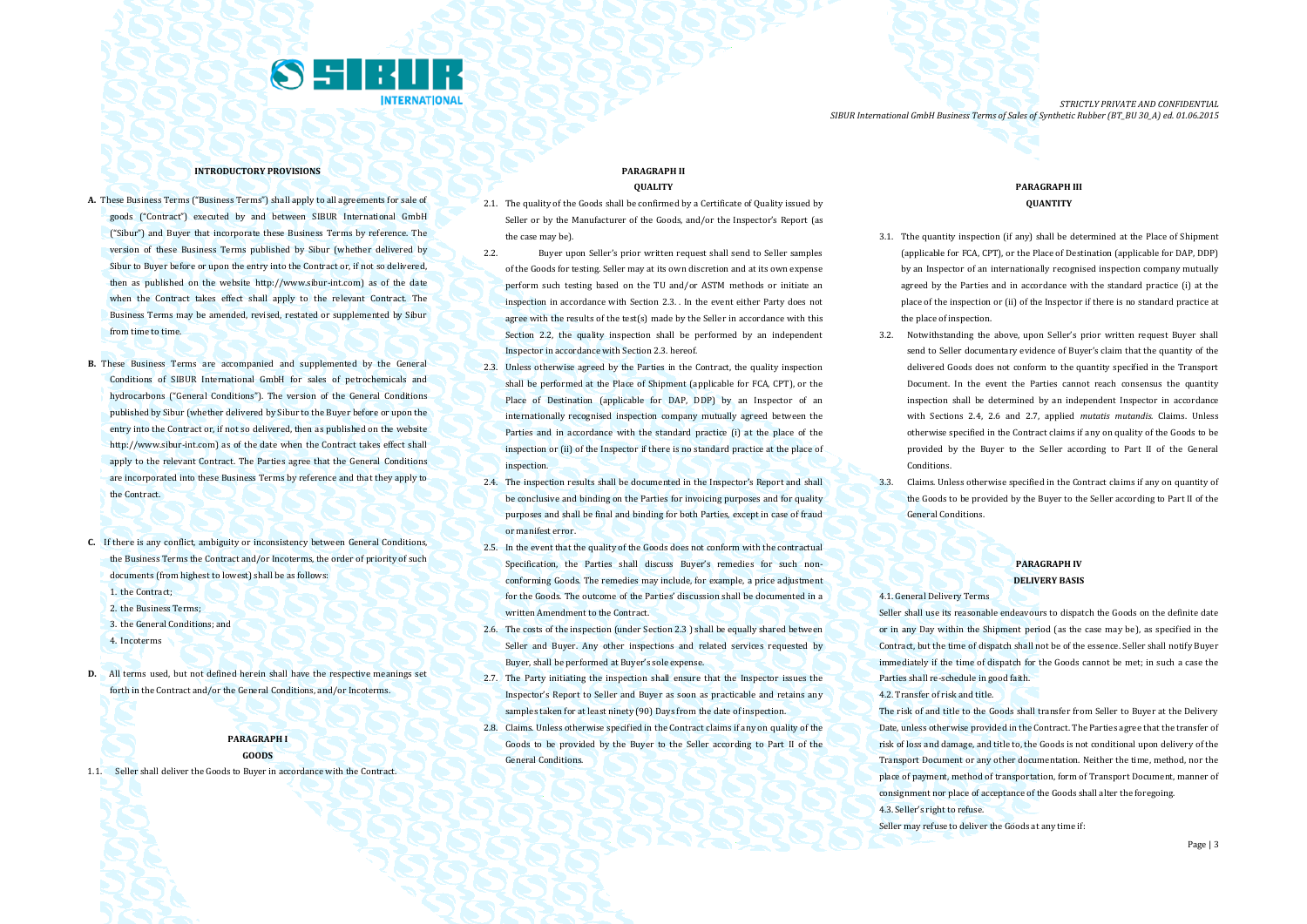

a) delivery under an intended or customary route to the Place of Destination becomes impracticable for any reason whatsoever beyond Seller's control; b) the cost of delivery to the Place of Destination (including Taxes) and/or insurance, if applicable, has significantly increased (more than by twenty per cent. (20%) within one (1) month), which at the time of entry into the Contract could not have been reasonably foreseen by Seller ; and/or

c) at any time:

i. importation of the Goods at the Place of Destination is prohibited under the laws of the country in which such the Goods were produced, or by regulations, rules, directives or guidelines applied by the government of that country or any relevant agency thereof; and/or

ii. the country, state, territory or region at which the Place of Destination becomes affected by Sanctions.

d) Should Seller agree to undertake or complete the delivery under an alternative route or at an alternative Place of Destination nominated by Buyer and accepted by Seller (which acceptance shall not be unreasonably withheld), or under changed circumstances as the case may be, Buyer shall reimburse Seller for any additional costs and/or expenses incurred by Seller.

#### 4.4. Customs formalities

a) If the Goods shall be exported from the customs territory of the Russian Federation, Buyer shall ensure the departure of the Goods from the territory of the Russian Federation within ninety (90) Days from the date when the customs procedures for export are completed on the territory of the Russian Federation (date of the stamp "Clearance allowed" in CCD) and at Seller's request provide Seller by e-mail or fax with copies of the Transport Document with legible notes made by the destination railway station and/or CMR with legible notes of border crossing.

b) If Buyer does not comply with this Section 4.4 Buyer shall pay Seller liquidated damages amounting to twenty-two and one-half per cent. (22.5%) of the Total Goods Value.

c) The Parties expressly agree that the liquidated damages provided in subsection 4.4(b) above reflect a good-faith estimate of Seller's losses in the event if the documents required under subsection 4.4(a) are not provided to Seller within the specified period.

#### **4.5 FCA**

## *This Section 4.5 applies to Contract providing FCA as delivery basis.* 4.5.1 Delivery Date

The Delivery Date shall be the moment when:

i. the Seller's truck(s), loaded with the Goods, arrive(s) at the Place of Shipment (or as close as possible to the Place of Shipment if access to the Place of Shipment is restricted) and stand ready for unloading by Buyer's representative or the Carrier; or

ii. the Goods have been loaded at the Place of Shipment on the means of transport provided by the Carrier nominated by the Buyer – if the delivery is at the Manufacturer or warehouse or storehouse.

- 4.5.2 Delivery Terms
	- a. The unloading of the Goods is Buyer's sole responsibility and shall not prejudice completed delivery of the Goods by Seller, except for if delivery is at the Manufacturer or warehouse or storehouse in which case the loading of the Goods shall be Seller's responsibility and risk.

b. Seller provides Buyer with full and timely information about the Place of Shipment and the Carrier, including any special location access instructions and all contact information of the Carrier. Such information shall be provided to Buyer via e-mail, facsimile or by other means agreed upon by the Parties, at least five (5) Business Days prior to the approximate date of loading of the relevant Shipment by Seller.

The information shall include:

i. the name of the Carrier (person or entity):

- ii. documentation evidencing the Carrier's rights to accept and carry the Goods (should be presented by the Carrier at the Place of Shipment);
- iii. the identity, location and address of the Place of Shipment with instructions for access to the Place of Shipment; and
- iv. any other information requested by Seller.
- c. The Parties shall obtain any licences, permits and documents which are necessary for successful import and export clearance of the Goods.
- d. Seller shall timely obtain export permits.
- e. Buyer shall timely obtain import .
- f. All delays due to absence of custom clearance shall be at the expense of the Party in Default.
- 4.5.3 Taxes prior to delivery

All taxes, customs and other duties and fees incurred as a result of the conclusion and execution of the Contract which are levied on the Goods prior to delivery or required for the dispatch of the Goods outside the customs territory of the Russian Federation will be paid by Seller.

4.5.4 Taxes after delivery

Unless otherwise expressly agreed by the Parties in the Contract, Buyer shall pay all taxes, customs and other duties and fees incurred as a result of or in connection with the conclusion and execution of the Contract if any, after delivery.

#### **4.6 CPT**

#### *This Section 4.6 shall apply to Contracts providing CPT as delivery basis.*

4.6.1 Delivery Date

The Delivery Date shall mean the date when the Goods are loaded in Seller's truck(s) to be dispatched to the Place of Destination named by the Buyer, which date is stated in the stamp of the CMR at the Place of Shipment.

4.6.2 Delivery terms

*STRICTLY PRIVATE AND CONFIDENTIAL SIBUR International GmbH Business Terms of Sales of Synthetic Rubber (BT\_BU 30\_A) ed. 01.06.2015*

> i. Discharging and unloading of the Goods at the Place of Destination is Buyer's sole responsibility and shall not prejudice completed delivery of the Goods by Seller.

> ii. Buyer shall provide Seller with full and timely information about the Place of Destination, including any special location access instructions. Buyer shall provide such information to Seller via facsimile or by other means agreed upon by the Parties, at least five (5) Business Days prior to the approximate date of dispatch of the relevant Shipment by Seller.

#### The information must include:

i. the identity, location and full address of the Place of Destination, with instructions for access to the Place of Destination;

ii. all instructions regarding customary documentation which may be required at the Place of Destination (if any); and

iii. any other information requested by Seller.

Should Buyer fail to timely submit such information, Seller shall not be required to initiate the transportation and delivery of the Goods, which will not constitute a waiver of Buyer's breach of Contract. Any delays in delivery of the Goods which result from inaccuracies of information provided are deemed to be the sole fault of Buyer .

- 4.6.3 Licences and clearances
	- i. The Parties shall obtain any licences, permits and documents which are necessary for successful import and export clearance of the Goods.
	- ii. Seller shall timely obtain export permits .
	- iii. Buyer shall timely obtain import permits.
	- iv. All delays due to absence of custom clearance shall be at the expense of the Party in Default.
- 4.6.4 Taxes prior to delivery

All taxes, customs and other duties and fees incurred as a result of entry into the Contract which are levied on the Goods prior to delivery or required for the dispatch of the Goods outside the customs territory of the Russian Federation will be paid by Seller.

4.6.5. Taxes after delivery

Unless otherwise expressly agreed by the Parties in the Contract, all taxes, customs and other duties and fees incurred as a result of or in connection with the conclusion and execution of the Contract if any, after delivery will be paid by Buyer.

#### **4.7 DAP**

*This Section 4.7 shall apply to Contracts providing DAP as delivery basis.*

4.7.1 Delivery Date

a) Delivery Date shall mean the moment when the Goods arrive at the Place of Destination ready for unloading.

b) The time of the Goods' arrival shall be indicated in the Transport Document. If the Transport Document does not specify the exact time of the Goods' arrival, it is presumed that the Goods are ready for unloading as of the moment of the Goods' arrival specified in Seller's/ Carrier's notice to Buyer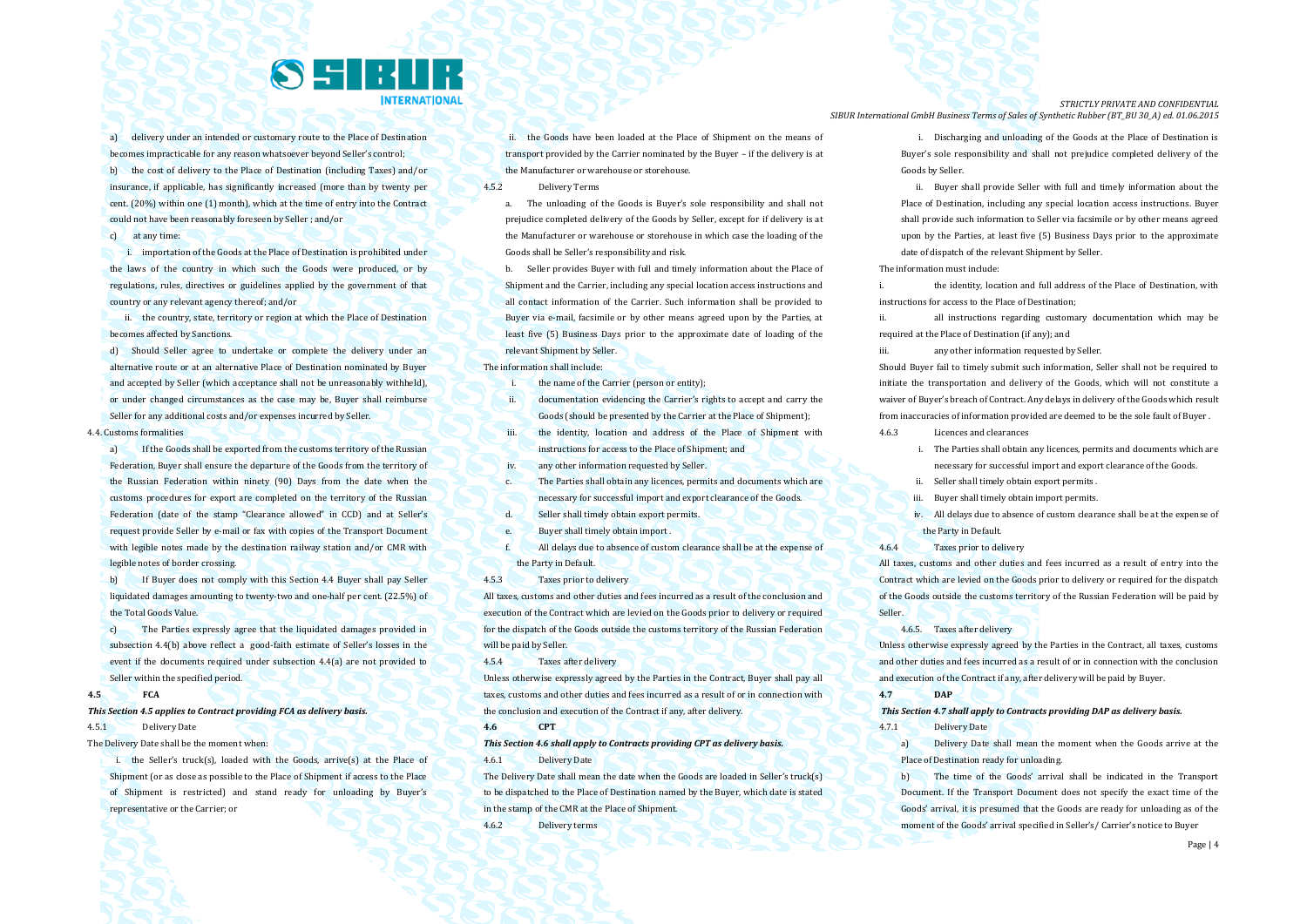

c) If Buyer has any claims regarding the actual time of the Goods' arrival, Buyer must notify Seller within two (2) Days following the respective delivery, otherwise Buyer is deemed to have waived all objections as regards the arrival time to the fullest extent allowed under applicable law.

#### 4.7.2 Delivery terms

The Goods shall be unloaded at the Place of Destination at the Buyer's risk and expense. If the unloading is included in the price of the transportation under the agreement executed by and between Seller and the Carrier, Seller may nevertheless invoice Buyer relevant unloading expenses.

4.7.3 Licences and clearances

Seller and Buyer shall provide each other with reasonable support in acquisition of all appropriate export and import licences and clearances; provided that the other Party shall reimburse all and any costs and expenses arising out of and/or in connection with such support.

4.7.4 Import Taxes and customs requirements

a) Buyer shall pay and be responsible for all taxes, customs and other duties and fees incurred as a result of entry intothe Contract which are levied on the Goods in the country of delivery.

b) If the Buyer fails to pay or perform the above when due, the risk shall pass to the Buyer as of the date when such taxes, customs and other duties and fees are due. If the Buyer delays the fulfilment of its obligations under this Section for more than two (2) Days, the Seller is entitled, but not obliged: (i) to make any relevant payments on its own; or (ii) if the Goods are not released in the country of delivery, to place the Goods in the customs warehouse (in which case the moment of placing the Goods shall be the Delivery Date, any further costs will be at the Buyer's expense).

c) Seller's rights under this subsection 4.7.4 shall be without prejudice to the Seller's other rights under the Contract and/or applicable Law. In addition, Buyer shall indemnify Seller for all costs, losses and damages, including, but not limited to, demurrage and/or detention incurred by Seller as a result of Buyer's any breach of obligations under this Section.

#### **4.8 DDP**

*This Section 4.8 shall apply to Contracts providing DDP as delivery basis.*

4.8.1 Delivery Date

a) Delivery Date shall mean the moment of the Goods' arrival at the Place of Destination ready for unloading.

b) The time of the Goods' arrival shall be indicated in the Transport Document. If the Transport Document does not specify the exact time of the Goods' arrival, the Goods shall be deemed to have arrived for unloading as of the moment of the Goods' arrival specified in Seller's/ Carrier's notice to Buyer. c) If Buyer has any claims regarding the actual time of the Goods' arrival, Buyer must notify Seller within two (2) Days following the respective delivery,

otherwise Buyer is deemed to have waived all objections as regards the arrival time to the fullest extent allowed under applicable law.

4.8.2 Delivery Terms

a) The unloading of the Goods at the Place of Destination shall be at Buyer's risk and expense, unless the expenses are attributed to Seller in the Contract.

b) If any licences, clearances and other customs requirements or Taxes in the country of import could be performed, arranged or paid only by Buyer or on Buyer's side, Buyer shall (i) inform Seller accordingly; and (ii) perform, arrange and pay the same in due time. Seller shall compensate Buyer for documented direct expenses in relation thereto, provided that Buyer furnishes Seller with primary accounting documents substantiating Buyer's costs such as acts, invoices, reports, etc. If Buyer fails to perform under this Section, any adverse consequences for Seller, Carrier and/or the Goods, including (i) delayed delivery and (ii) any related penalties, fines, Taxes, costs, expenses will be at Buyer's cost and risk. Buyer shall indemnify Seller for all costs, losses and damages, including, but not limited to, demurrage and/or detention incurred by Seller as a result thereof.

4.8.3 VAT

a) If Buyer is a company registered in the EU, Buyer shall provide Seller with its VAT Identification Number as of the Effective Date of the Contract.  $h$  If:

- i. Buyer is a company registered in the EU
- ii. Buyer wishes to receive a VAT-exempt invoice; or
- iii. Buyer purchases the Goods from Seller on the DDP basis at the Place of Destination in a certain country, picks up the Goods itself and moves the Goods out of such country;

Buyer shall within two (2) weeks from the Delivery Date provide Seller with copies of the Transport Document, confirming that the Goods have been taken out of the country where they have been purchased.

If the Transport Document (referred to in Section 5.1) has not provided on time, Seller shall have the right to issue a credit note to the original VAT-exempt invoice and issue a new invoice, increased by the amount of VAT to be paid by Buyer, within seven (7) Days after the date of the invoice.

#### **PARAGRAPH V TRANSPORTATION**

5.1 General conditions of transportation

a) The Transport Document hereunder and the Contract shall be CMR or TIR (or a consignment note).

b) Delivery of the Goods shall be immediately followed and witnessed by presentation by Seller to Buyer or the Carrier, or Buyer's representative, of a valid Transport Document. Such document shall be signed and marked by Seller

*STRICTLY PRIVATE AND CONFIDENTIAL SIBUR International GmbH Business Terms of Sales of Synthetic Rubber (BT\_BU 30\_A) ed. 01.06.2015*

> and the Carrier at the place of loading and shall be deemed conclusive proof of delivery by Seller.

> c) Buyer warrants that the Place of Destination is (i) reachable by the agreed means of transport and (ii) suitable and equipped, if necessary, for unloading of the Goods.

5.2. Defective truck(s).

If Buyer (or Buyer's authorised representative, or Buyer's Carrier, or any other party on Buyer's side or for whom Buyer bears responsibility) returns any truck defective, unrepaired, and/or damaged, and/or unclean, and/or not fully unloaded, and/or otherwise unfit for the purposes, which such truck is usually used for, thne Buyer shall reimburse all and anycosts and expenses of Seller arising out of or in connection with such Defective truck(s).

5.3 Special Conditions of transportation

5.3.1. Where Seller expressly or impliedly provides the Buyer with a range of dates of dispatch of the Goods within the Shipment period or arrival of truck(s) loaded with the Goods, dispatch of the Goods may be performed on any of the dates so provided.

5.3.2 No later than one (1) Day after dispatch of the Goods by truck(s) Seller shall provide Buyer by e-mail or facsimile with all information necessary for unloading of the Goods:

(a) Contract reference number;

- (b) CMR consignment note reference number(s);
- (c) truck identification number(s);
- (d) description of the Goods and their CMR consignment note quantity;
- (e) Estimated Time of Arrival of truck(s); and
- (f) number of issued CMR consignment notes.

5.3.3 Seller has the right to substitute any truck(s) identified under subsection 5.3.2(c) and provide Buyer with new information not later than two (2) Days before the Estimated Time of Arrival of the truck(s). Such substitution shall always be subject to the requirements that truck(s) sof a similar size be provided and that the quantity to be loaded shall not, without prior written consent of the Buyer, differ by more than five per cent. (5%) from the quantity specified in the Contract.

5.3.4 Buyer may at its own discretion provide the Seller with written instructions for unloading of the Goods by Buyer. In case such information is provided, Seller may undertake to cause his Carrier or his representatives / employees to follow such instructions to the extent practicable; provided that Seller shall be under no obligation to provide such assistance.

5.3.5 Buyer warrants that the Place of Destination shall be safe and well suited for delivery of the Goods. Buyer shall be liable for and shall indemnify Seller of any losses or damage, including but not limited to any liability for damage to truck(s), surroundings, environment and people, additional costs or expenses arising out of and/or in relation to any failure of Buyer to nominate a safe Place of Destination.

5.3.6 Buyer shall have a representative on-time and present at the Place of Destination at the Delivery Date for unloading of the Goods, but the presence of such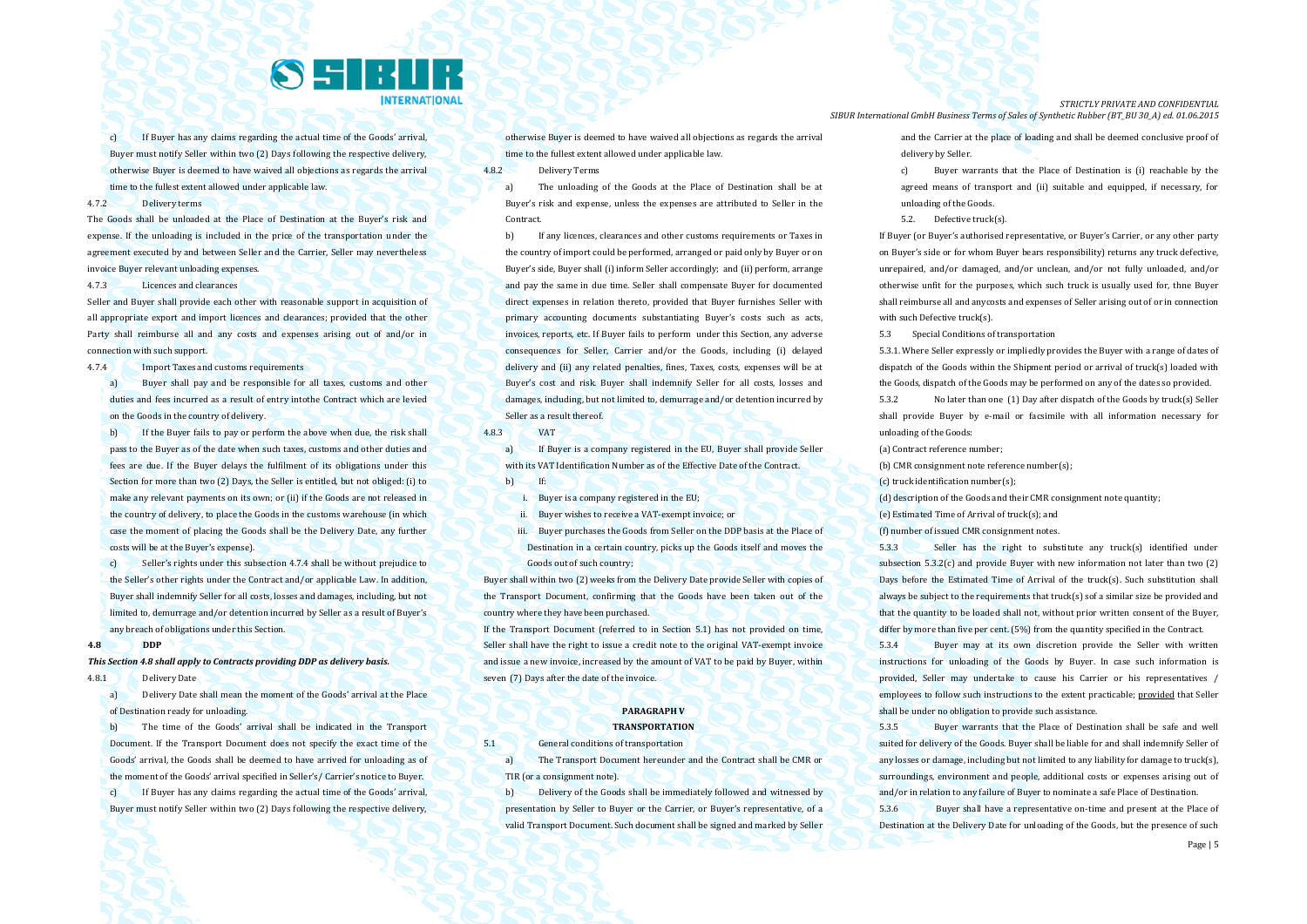

a representative shall not be a requirement for Seller's delivery of Goods under the **Contract** 

5.3.7 Truck transportation agreement conditions

- i. Seller may arrange transportation of the Goods in accordance with the truck transportation agreement(s) executed by and between Seller and the Carrier. Without prejudice to the generality of the foregoing, for the purposes of the Contract such agreement shall be deemed to provide that if:
- a) importation of the Goods at the Place of Destination is prohibited under the laws of the country in which such Goods were produced, or by regulations, rules, directives or guidelines applied by the government of that country or any relevant agency thereof; and/or
- b) the country, state, territory or region at which the Place of Destination is located becomes a restricted zone,

the Goods shall be unloaded at an alternative location nominated by Buyer that is not subject to any such prohibition and that is accepted by Seller (which acceptance shall not be unreasonably withheld).

ii. The alternative Place of Destination referred to in subsection (i) above shall be deemed to be the Place of Destination stipulated under the Contract for the respective Shipment and Buyer shall pay all extra expenses (if any) involved in the truck's reaching such alternative Place of Destination.

5.3.8 Buyer's right to require

Buyer may request, by written instruction to the Seller, extra services in relation to the Goods at the Place of Destination which shall be included in the Total Goods Value. Such services, if any, shall be rendered under a written agreement entered into no later than three (3 ) Days before the Estimated Time of Arrival of the truck(s). Where Buyer requests such services , Buyer shall indemnify Seller and hold it harmless against any liability, loss, damage, delay or expenses that Seller may sustain by reason of complying with Buyer's request. Buyer's indemnification of Seller shall be no less than the liability of Seller to the truck owner in connection with Buyer's request.

#### **PARAGRAPH VI SHIPMENT PERIOD**

6.1. The Shipment Date shall be specified in the Transport Document.

6.2. (i) If the Parties agree that the Shipment period shall be any month of a year without indication of the dates, and

 (ii) if within ten (10) Days prior to the last day of such month the dates of dispatch are not agreed by the Parties,

Seller shall be entitled not to deliver the respective Shipment and/or sell such Shipment to any Third party and shall not be liable to Buyer for such non-delivery or for any losses and expenses incurred by Buyer. If Seller decides to sell the respective Shipment to any Third party Buyer shall reimburse to Seller all expenses arising out and/or in connection with such sales.

6.3 TRANSPORTATION INFORMATION

a) If the Goods' transportation is arranged by Seller, Buyer shall submit to Seller the Transportation information required for the transportation and delivery of the Goods via facsimile, or by other means agreed upon by the Parties at least five (5) Business Days before the first Day of laytime of each Shipment.

b) The Transportation information shall include:

 all instructions regarding customary documentation which may be required at the Place of Destination;

• the identity of the terminal(s) at the Place of Destination, with instructions to enable the Carrier to prepare and submit necessary information to the customs or border authorities; and

• any other documents requested by Seller.

c) Should Buyer fail to timely submit the Transportation information, Seller may at its sole discretion elect to extend the time for delivery of the Goods which, if so extended, will not constitute a waiver of the Buyer's breach of the Contract.

d) Seller shall send to Buyer the details of the dispatched Shipment via email, facsimile or by other means agreed upon by the Parties within five (5) Business Days after dispatch of the Goods.

e) Any delays in loading the Goods at the Place of Shipment (including where Seller is entitled to delay delivery of the Goods) or in unloading the Goods at the Place of Destination caused by Buyer's failure to provide any necessary Transportation information, or as a result of omissions or inaccuracies in the Transportation information provided, will be for the Buyer's account. Buyer shall indemnify Seller for all costs, losses and damages, including, but not limited to, demurrage and/or detention incurred by Seller as a result thereof.

#### **PARAGRAPH VII LAYTIME**

7.1. The time allowed to Buyer for the loading or unloading of the Goods deliverable under the Contract shall be as set out in the Contract.

7.2. Sundays and Holidays shall be included, unless unloading on the Sunday or Holiday in question is prohibited by Law or regulation or custom at the unloading terminal and/or unloading railway zone.

7.3. If the amount of laytime permitted is not set out in the Contract, laytime shall be six(6 ) hours, unless otherwise expressly mutually agreed by the Parties in writing. 7.4. Laytime shall commence three(3 ) hours after the relevant truck(s) has arrived at the Place of Destination. For the purpose of calculating of the unloading time, unloading shall be deemed to have been completed upon removal of last item of the Goods from the last truck(s).

7.5. The truck(s) will be deemed to have arrived as of thetime when the Carrier gives notice of such. Buyer may not refuse to certify receipt of such notice and the time of

*STRICTLY PRIVATE AND CONFIDENTIAL SIBUR International GmbH Business Terms of Sales of Synthetic Rubber (BT\_BU 30\_A) ed. 01.06.2015*

> arrival shall be determined according to the Carrier's records. Buyer shall pay in full any expenses and costs of Carrier and/or Seller related to Buyer's refusal to certify any such notice .

#### **PARAGRAPH VIII DEMURRAGE**

8.1. If the Goods are not loaded or unloaded (whichever is applicable) by the Party required to load or unload the Goods (whichever is applicable) within the time allowed in accordance with the laytime provisions hereof and/or the Contract, such Party shall pay to the other Party demurrage in respect of the excess time at the rate set out in the Contract.

8.2. Unless the Contract provides otherwise , no Force Majeure Event shall affect the running of laytime or vary or excuse the obligation to pay demurrage. The Party required to load or unload (as the case may be) the Goods shall indemnify the other Party for all demurrage costs resulting from delay in loading or unloading of the Goods by the Party required to load or unload the Goods.

8.3. Where no demurrage rate has been provided in the Contract, the demurrage rate shall be as set out in the relevant agreement with the Carrier or, if the agreement does not specify a demurrage rate, at the market rate for the applicable means of Transport on the date of the completion of loading/unloading as shall be assessed by a mutually agreed independent broker. In the event that the Parties do not agree on a mutually acceptable broker, then each Party will appoint an independent broker and the two so appointed will appoint a third. The assessment that is the furthest away from the median will be discounted and the applicable demurrage rate will be the average of the two remaining assessments.

8.4. Unless the Contract provides otherwise, demurrage claims must be addressed to the other Party within nine (9) months after the Delivery Date); however, it shall not be considered as time-barred by this Section. The Parties consider this period reasonable as they agree that customarily carriers make demurrage claimswithin approximately six (6) months after the Delivery Date.

8.5. Demurrage claims shall be considered within thirty (30) Days after their receipt by a relevant Party and shall be paid by the relevant Party not later than fourteen (14) Days after receipt of the other Party's invoice. If no substantiated comments have been given within the specified thirty (30) Days period, the claim shall be deemed accepted.

### **PARAGRAPH IX PRICE**

9.1. The Price for the Goods shall be determined in the Contract.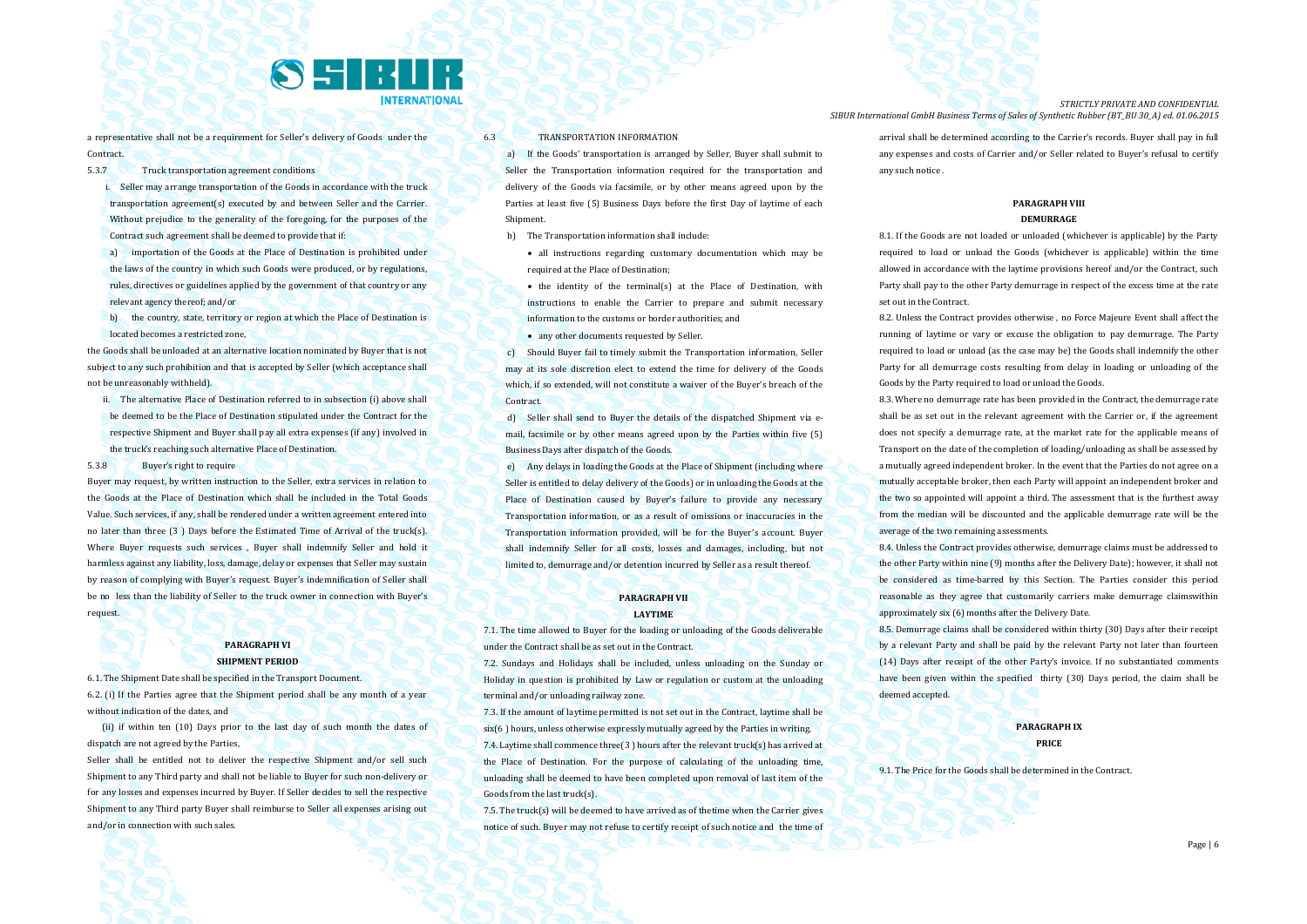

**PARAGRAPH X PAYMENT TERMS**

*Unless otherwise specified in this Business Terms general payment terms shall be in accordance with Part III ("GENERAL PAYMENT TERMS") of the General Conditions*

**Section 10.1. Prepayment (advance payment)**

*This Section 10.1 applies to Contracts specifying Prepayment , unless the Contract provides otherwise*

10.1.1. Buyer shall pay for the Goods as follows:

- i. The Buyer shall pay one hundred per cent (100%) of the amounts specified in Seller's proforma invoice in advance of delivery within five (5) Business Days after the date of the invoice but no later than three (3) Business Days prior to the Goods' dispatch by the Manufacturer as indicated in the invoice.
- ii. Buyer shall payt by wire transfer and without deduction or setoff into Seller's bank account and Buyer shall indicate the number and the date of the Contract/Amendment and proforma invoice number in the payment reference .
- iii. If the amount paid by Buyer as Prepayment for the Goods is less than the amount due to be paid for the Actual Contract Quantity or the Actual Monthly Quantity (as the case may be) Buyer shall pay the outstanding balance within five (5) Days of Seller's invoice for the balance.
- iv. If the amount paid by Buyer as Prepayment for the Goods exceeds the amount due to be paid for the Actual Contract Quantity or the Actual Monthly Quantity (as the case may be) the Parties shall mutually agree whether (i) the difference will be applied to future Shipments, if applicable or (ii) the Seller shall return such difference between the amounts within five (5 ) Business Days of the signing of the Verification Act by the Parties.

#### **Section 10.2. Post payment**

#### *This Section 10.2 applies to Contracts specifying Post payment*

10.2.1 Buyer shall pay one hundred per cent (100%) of the amounts specified in Seller's invoice not later than the date specified in the Contract. 10.2.2 Partial payments shall be allowed, subject to subsection 10.2.1 above.

#### **Section 10.3. Letter of Credit**

#### *This Section 10.3 applies to Contracts specifying Letter of Credit*

10.3.1 Issuance of the Letter of Credit. Buyer shall procure issuance of the Letter of Credit within five (5) Business Days from the Longstop date in accordance with these Business Terms and the Contract.

10.3.2 Validity period of the Letter of Credit. The validity period for the Letter of Credit shall cover the payment period in the Contract plus thirty (30) Days, provided, however, that the total minimum validity period shall be no less than ninety (90) Days. Buyer shall procure that the validity period of the Letter of Credit shall be extended if a Force Majeure Event extends the payment period under the **Contract.** 

10.3.3 Documents

Buyer shall procure that:

(a) the only documents required to be presented by Seller to collect under the Letter of Credit shall be the following:

- i. Seller's invoice (fax or email copy); and
- ii. Transport Document;

(b) documents prepared in Russian are acceptable; and

(c) minor mistakes and misprints in the documents are acceptable.

**10.3.4 Letter of Credit Conditions** 

The payment for the Goods shall be effected by Buyer as follows:

Buyer shall procure issuance in favour of Seller an irrevocable and divisible Letter of Credit payable at sight in strict accordance with the terms and from a bank and in a form confirmed in writing by Seller but in any case prior to the dispatch of Goods ;

ii. Buyer shall provide Seller with the draft of such irrevocable Letter of Credit for Seller's preliminary written approval;

iii. expenses in connection with the opening, amendment and utilisation of the Letter of Credit shall be paid by Buyer; and

iv. The Letter of Credit shall be issued in the amount of one hundred and ten per cent (110%) of the Price multiplied by the Shipment quantity of the Goods to be delivered.

#### **Section 10.4. Security of the Buyer's Payment Obligations**

*This Section 10.4 applies to Contracts specifying the Security of the Buyer's payment obligations*

**10.4.1 Stand-by Letter of Credit**

a) Issuance of Stand-by-Letter of Credit. The Buyer shall procure the issuance of a Stand-by Letter of Credit within five (5) Business Days

*STRICTLY PRIVATE AND CONFIDENTIAL SIBUR International GmbH Business Terms of Sales of Synthetic Rubber (BT\_BU 30\_A) ed. 01.06.2015*

> from the Longstop date in accordance with these Business Terms and the Contract.

- b) Validity period. The validity period for the Stand-by Letter of Credit shall be ninety (90) Days.
- c) Stand-by-Letter of Credit procedure. If Buyer fails to pay one hundred per cent (100%) of the amount specified in Seller's invoice within the time specified in the Contract the Seller may immediately look to the Stand-By Letter of Credit against the presentation by Seller to Seller's bank (as specified in Seller's invoice) of the following documents:
	- i. Seller's (Beneficiary) letter with the following statements (telex, fax or email acceptable):
		- the Seller has delivered the Goods in conformity with the Contract and these Business Terms and the invoice has been sent to the Buyer; and
		- payment of Seller's invoice for delivery of the Goods is properly due to the Seller, and such payment has not been made to the Seller by the Buyer within the terms of the Contract;
	- copy of the Seller's invoice (telex, fax or email acceptable);
	- Transport Document (telex, fax or email acceptable).
- d) Stand-by Letter of Credit Conditions. Buyer shall pay for the Goods as follows:
	- **i.** Buyer shall procure issuance in favour of the Seller an irrevocable Stand-By Letter of Credit payable in accordance with the terms and from a bank and in a form confirmed in writing by Seller but in any case prior to the Goods' dispatch.
	- **ii.** The Stand-By Letter of Credit shall be issued for the amount of one hundred and ten per cent (110 %) of the Planned Contract Quantity or the Planned Monthly Quantity (as the case may be) and shall be valid for a period specified in the Contract. Buyer shall procure the extension of the validity period of the Stand-by Letter of Credit to the extent that the payment period is extended by a Force Majeure Event.
	- **iii.** Buyer shall provide Seller with a draft of such Stand-By Letter of Credit for Seller's preliminary written approval.
	- **iv.** Expenses in connection with the opening, amendment and utilisation of the Stand-By Letter of Credit shall be paid by Buyer.
	- **v.** Any and all costs, loss or damage incurred by Seller as a result of Buyer's failure to comply with this Section shall be for Buyer's account and Seller shall indemnify Seller and hold it harmless against all such costs, loss and damage.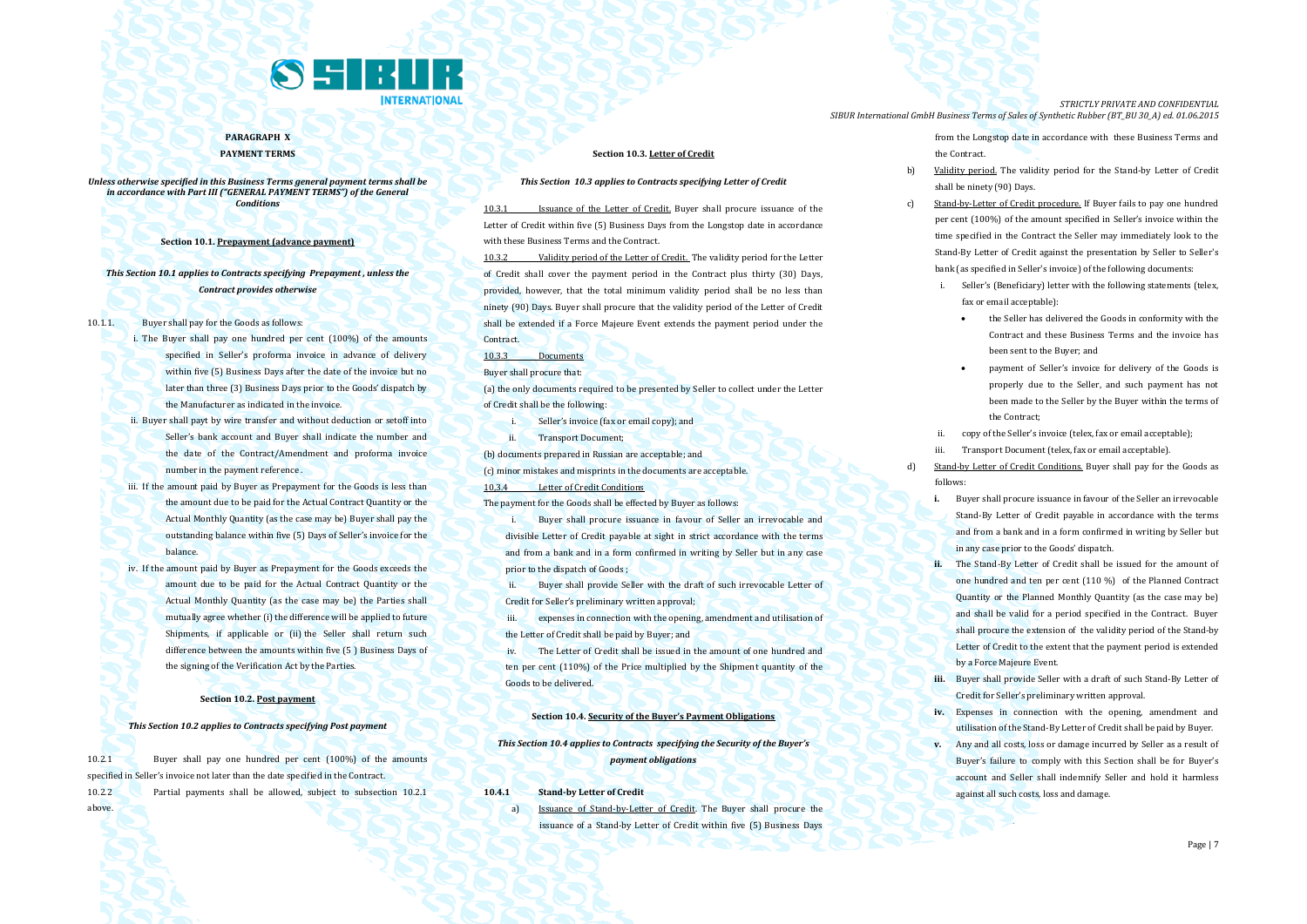

#### **10.4.2 Parent company guarantee**

Upon Seller's request, Buyer shall provide Seller with, and shall procure delivery to Seller of, Buyer's parent company guarantee securing the performance of all the Buyer's obligations under the Contract (including these Business Terms and the General Conditions). Such guarantee shall be provided within ten (10) Business Days after Seller's request and shall be in writing, in a form satisfactory to the Seller and issued for the term of the Contract plus six (6) months. If Buyer has no parent company satisfactory to Seller, the guarantee may be issued by an Affiliate(s) or other third party(ies) as agreed with Seller.

Seller is not obliged to deliver the Goods until the requested guarantee is duly furnished and Buyer shall reimburse to Seller upon demand any and all related costs in connection with such delay. If Buyer delays the provision of the guarantee for more than ten(10) Business Days, Seller is entitled to terminate the Contract by written notice to Buyer.

#### **10.4.3 Bank guarantee**

The Buyer shall provide Seller with an irrevocable and unconditional bank guarantee issued in favour of Seller and securing the performance of all of Buyer's obligations under the Contract. The bank guarantee shall be provided within ten (10) Business Days after the date of signing of the Contract and shall be issued for an amount and by a bank previously confirmed in writing by Seller but in any case prior to the Goods' dispatch. The bank guarantee shall be issued for the term of the Contract plus thirty (30) calendar days and shall be transferred by SWIFT or other interbank communications system via the bank of the Seller. Buyer shall procure issuance of and any amendment to the bank guarantee at its own expense.

Seller is not obliged to supply the Goods until the requested bank guarantee is duly furnished and the Buyer shall pay to Seller any and all related costs in connection with such delay. If the Buyer delays the provision of the bank guarantee for more than ten (10) Business Days, Seller may elect, at its own discretion, either to (di) change the payment terms of the Goods to Prepayment (Section 10.1. hereof), or (ii) suspend the performance of the Contract, or (iii) unilaterally terminate the Contract. Such suspension and/or termination shall not entitle the Buyer to claim for liquidated damages.

#### **10.4.4 Reinstatement of Guarantee**

If any guarantee, including but not limited to bank guarantee, of a parent company or of any other third party(ies) specified in the subsection 10.4.3. hereof and/or the Letter of Credit, and/or the Stand-by Letter of Credit, which were provided by the Buyer to the Seller in accordance herewith, ("Guarantees") ceases or threatens to cease to be effective and/or valid due to Sanctions, bankruptcy, insolvency, reorganization, liquidation, revocation of a licence or similar proceedings in respect of bank, parent company or any other third party(ies) specified in the subsection 10.4.2. hereof, and/or for any other reason, not related to the Seller, prior to the term herein stipulated, the Buyer shall procure the reissuance ofsuch Guarantee in compliance herewith, promptly but not later than ten (10) Days from the occurrence of any event indicated in this Section. Where Buyer fails to procure reinstatement of any Guarantee within the specified term, Seller is entitled upon written notice to Buyer to suspend performance of all and any obligations hereunder until the new Guarantee is provided, and/or cancel and/or resell or otherwise dispose of the Goods to any third party. Seller shall be not liable for such suspense of the obligation's(s') performance, and/or cancellation, and/or resale and any other disposal of the Goods. Buyer may not make any claims in connection with such acts of the Seller notwithstanding anything to the contrary herein and in the applicable Law.

In any case the Buyer shall reimburse to the Seller within seven (7) days from receipt of a written demand all and any costs, charges, expenses and losses, including related to storage, transport, resale and disposal of the Goods, demurrage incurred by the Seller in connection with non-performance or improper performance of obligation for the Guarantee's/Guarantees' reissue by the Buyer.

## **PARAGRAPH XI RESPONSIBILITIES OF THE PARTIES**

11.1. Delivery liquidated damages

the Contract.

a. For each full Week of delay in Seller's delivery ofs the Goods commencing thirty (30) Days after the latest date within the Shipment period as specified in the Contract, the Buyer shall be entitled to demand liquidated damages from the Seller for such delivery delay in the amount equal to 0.1% (one tenth of one per cent) of the Price for the late delivered Goods per Day, up to a maximum of 10% (ten per cent) of the Price for the late delivered Goods. b. The Parties acknowledge and agree that in no event shall the Seller be considered to be in breach under the Contract due to any late delivery and the Buyer shall not be entitled to liquidated damages until the Seller is at least more than 30 (thirty) Days late under the terms and conditions specified in the Contract. The Seller shall not be liable to the Buyer in liquidated damages for delay caused by a Force Majeure Event, failure or default on the part of the Buyer, or where the Seller is entitled to delay delivery pursuant to the terms of

c. The Parties acknowledge and agree that in no event shall the Seller be considered to be in breach under the Contract due to any late delivery or nondelivery of the Goods and the Buyer shall not be entitled to claim any losses, or liquidated damages, or any other claims in case of the planned Manufacture production capacity repair; provided that the Seller shall notify the Buyer of such repair not later than one week prior to the month when the repair is planned. The Parties acknowledge and agree that Seller's notification of the repair is enough and sufficient evidence and confirmation of the planned repair. d. THE LIQUIDATED DAMAGES SET FORTH HEREUNDER TOGETHER WITH THE RIGHT OF TERMINATION SET OUT IN SECTION 12.3. HEREOF

*STRICTLY PRIVATE AND CONFIDENTIAL SIBUR International GmbH Business Terms of Sales of Synthetic Rubber (BT\_BU 30\_A) ed. 01.06.2015*

> SHALL BE THE BUYER'S SOLE AND EXCLUSIVE REMEDIES FOR ANY LATE DELIVERY OF ANY GOODS OR PART THEREOF AND THE SELLER SHALL HAVE NO FURTHER LIABILITY WHATSOEVER, WHETHER IN CONTRACT, TORT (INCLUDING NEGLIGENCE OR STRICT LIABILITY).

- 11.2. Interest for late payment. In case the Buyer fails to comply with the terms of the payment set out in the Contract the Buyer shall pay to the Seller interest at the lesser of (i) one month LIBOR plus 4% (four per cent) per annum of the outstanding amount or (ii) the maximum allowed by applicable Law.
- 11.3. Suspension. If the conditions or terms of payment are breached by the Buyer the Seller may, at the Seller's option, either suspend delivery of the Goods to the Buyer or unilaterally terminate the Contract. Such suspension shall not constitute a delay for the purposes of liquidated damages.
- 11.4. Late acceptance. In the event that the Buyer fails or refuses to accept delivery of the Goods or any part thereof pending laytime (i.e. have not commenced the accepting and unloading/loading of the Goods as the case may be; or furnished the Seller with explanation of delay and further instructions as regards the Goods satisfactory for the Seller); provided that such Goods have been delivered in accordance with the terms of the Contract, without prejudice to the Seller's other rights under the Contract or the applicable Law, the Seller is entitled to pass the Goods to a proximate logistic company or keeper at the Buyer's risk and expense of which the Buyer shall be notified within reasonable time. The Seller is entitled to exercise its right hereunder irrespective of whether the title to the Goods has passed to the Buyer under the Contract or not. The quantities of the Goods passed confirmed by such a logistic company or keeper shall be deemed as due confirmation of the quantities of the Goods delivered by the Seller; the term for quality claims for the Goods specified in Section 2.8. hereof shall commence as of the expiration of the laytime. The Seller shall be entitled to claim without limitation all and any transport and/or insurance cancellation costs, storage costs, additional transport costs, customs duties, demurrage and other similar or related costs and all expenses arising out of or in connection with such late acceptance from the Buyer till the moment when the Goods are taken by the Buyer.
- 11.5. The Seller's disposal rights. In the event that the Buyer (or the Buyer's authorized representative, or the Buyer's Carrier, etc.) fails or refuses to accept delivery of the Goods or any part thereof within 5 (five) Days of the due date mutually agreed by the Parties, entirely without prejudice to the Seller's other rights under the Contract or the applicable Law, the Seller shall at its sole discretion be entitled to sell the quantity of the Goods which were not taken by the Buyer. The Seller is entitled to exercise its right hereunder irrespective of whether the title to the Goods has passed to the Buyer under the Contract or not. The Seller is also entitled either (i) to demand the Buyer to reimburse all Seller's costs of sale including, without limitation, storage costs, additional transport costs, customs duties, and other similar or related reasonable costs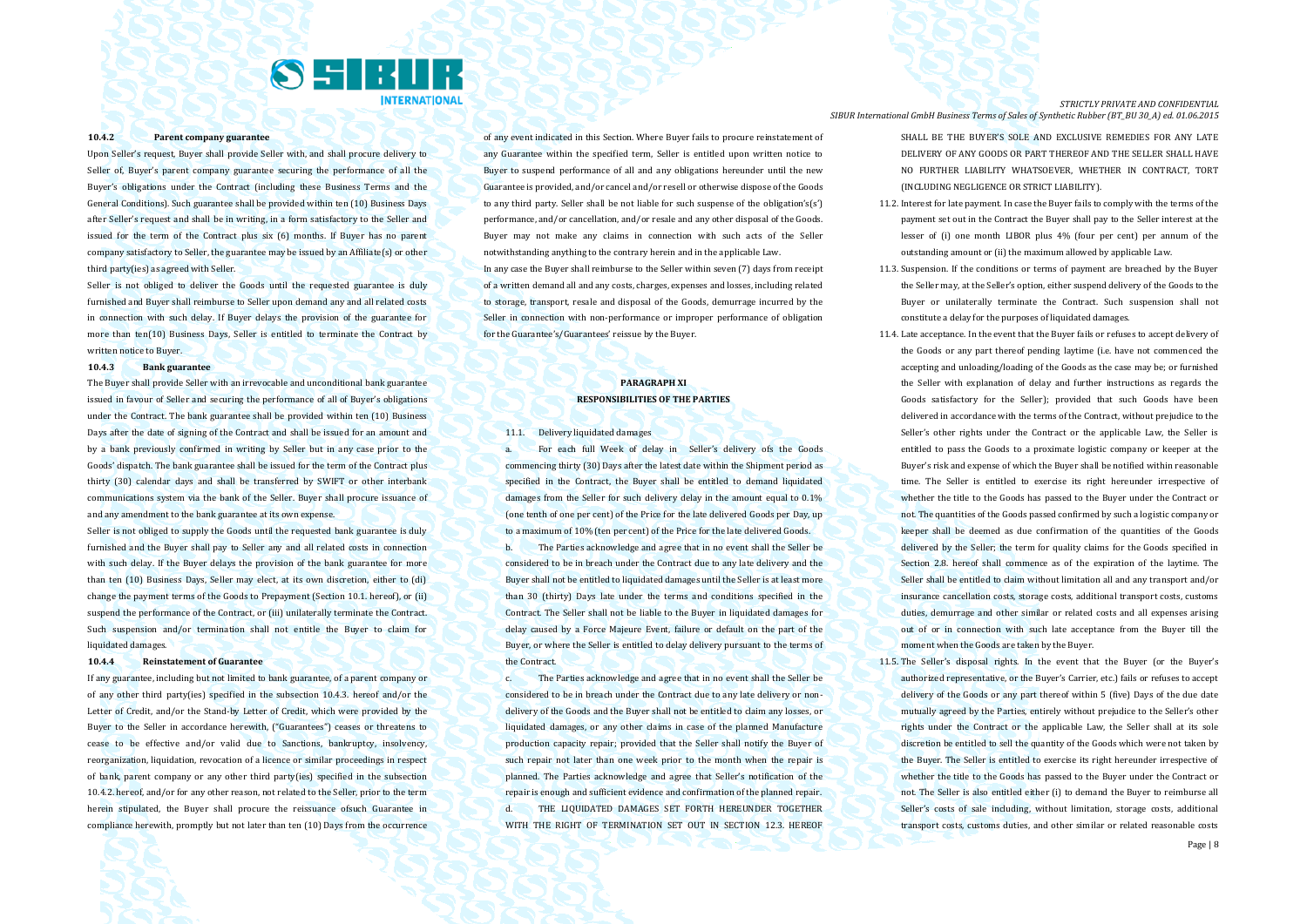

and expenses together with any difference in the price obtained for the Goods when compared to the Price of the Goods set out in the Contract: or (ii) to deduct the amount of the received advance payment (applicable to the prepayment) for the damages incurred by the Seller as a result of such refusal; after calculating the damages the remaining part of the advance payment shall be either returned to the Buyer or offset against further Shipments..

11.6. Limitation of liabilities

a. UNDER NO CIRCUMSTANCES SHALL EITHER PARTY BE LIABLE WHETHER IN THE CONTRACT. IN TORT (INCLUDING GROSS NEGLIGENCE), UNDER ANY WARRANTY OR OTHERWISE, FOR ANY INDIRECT, SPECIAL, INCIDENTAL OR CONSEQUENTIAL DAMAGES OR FOR EXEMPLARY OR PUNITIVE LOSSES OR DAMAGES, OR ANY LOSS OF PROFITS (SAVE IN RELATION TO SELLER'S LOSS OF PROFIT ARISING FROM THE BUYER'S FAILURE OR REFUSAL TO TAKE OR ACCEPT DELIVERY OF THE GOODS OR ANY PART THEREOF CONTRARY TO THE TERMS OF THE CONTRACT) OR REVENUES, OR ANY COST OF LABOR, RESULTING FROM OR ARISING OUT OF OR IN CONNECTION WITH THE GOODS OR SELLER'S PERFORMANCE UNDER, OR BREACH OF, THE CONTRACT, EVEN IF THE PARTIES HAVE BEEN ADVISED. OF THE POSSIBILITY OF SUCH DAMAGES. EACH PARTY SHALL UNDERTAKE ITS BEST EFFORTS TO MITIGATE ITS LOSSES.

b. FOR THE AVOIDANCE OF DOUBT, EITHER PARTY MAY SEEK TO RECOVER FROM THE DEFAULTING PARTY ANY ACTUAL DIRECT DAMAGES INCURRED AS A RESULT OF THE DEFAULTING PARTY'S BREACH OF CONTRACT (INCLUDING, BUT NOT LIMITED TO, REASONABLE ATTORNEYS' FEES AND COSTS): PROVIDED, HOWEVER, THAT NOTWITHSTANDING ANYTHING CONTAINED HEREIN, TO THE FULL EXTENT PERMITTED BY APPLICABLE LAW, IN NO EVENT SHALL THE SELLER'S LIABILITY IN CONNECTION WITH THE GOODS OR THE CONTRACT EXCEED THE TOTAL GOODS VALUE (INCLUDING, BUT NOT LIMITED TO TRANSPORTATION COSTS, STORAGE COSTS, ETC.) PAID TO THE SELLER BY THE BUYER FOR THE GOODS.

c. UNDER NO CIRCUMSTANCES SHALL THE SELLER BE LIABLE FOR THE BUYER'S LOSS OF PROFIT, NON RECEIPT OF REVENUE, BUSINESS INTERRUPTIONS, THE SUSPENSION OF COMMERCIAL ACTIVITIES, OR FOR ANY INDIRECT LOSS IRRESPECTIVE OF ITS CHARACTER AND REASON.

d. BOTH PARTIES ACKNOWLEDGE AND AGREE THAT THE EXCLUSIVE REMEDIES AND LIMITATIONS OF LIABILITIES SET FORTH HEREIN WERE BARGAINED FOR ON AN EQUAL FOOTING AND ARE CONDITIONS OF THE CONTRACT.

e. NOTHING IN THE CONTRACT SHALL LIMIT OR EXCLUDE THE LIABILITY OF EITHER PARTY FOR DEATH OR PERSONAL INJURY RESULTING FROM ITS NEGLIGENCE OR FOR FRAUDULENT MISREPRESENTATION.

f. Adverse Weather. The Parties shall not be liable for delay caused by adverse weather. Notwithstanding the customary rules at the Place of Destination the Parties agree to evenly split losses caused by the adverse weather conditions and beyond the insurance coverage or other compensation from third parties.

### **PARAGRAPH XII DURATION**

12.1. The Contract shall come into effect on the Effective Date and, subject to observance of Sections 12.2-.12.3. hereof shall continue in force until all obligations have been fulfilled (unless earlier terminated hereunder or the Parties agreed otherwise in writing) and in the part of payments – until such time that same are made in full.

12.2. Buyer's default

a) The Seller may, at its sole discretion and in addition to any other legal remedies it may have, upon giving written notice to the Buyer suspend all deliveries under the Contract and/or unilaterally terminate the Contract where:

i. the Buyer is in breach of any condition of the Contract;

ii. delivery or unloading of the Goods is delayed due to any cause(s) attributable to the Buyer and such delay is not excused by any other provision of the Contract;

- iii. loading or unloading of the Goods is delayed by more than 10 (ten) hours after the NOR has been tendered due to reasons attributable to the Buyer;
- iv. the Buyer or its parent company commences, or becomes the subject of, any bankruptcy, insolvency, reorganization, administration, liquidation or similar proceeding or is in the Seller's reasonable opinion expected to be unable or unwilling to pay its debts as the same become due;
- v. the Buyer or its parent company ceases or threatens to cease to function as a going concern or conduct its operations in the normal course of business;
- vi. a creditor attaches or takes possession of all or a substantial part of the assets of the Buyer or its parent company; or

vii. if applicable, the Buyer delays the provision of the parent company guarantee or other security of its obligations as provided in the Contract for more than 10 (ten) Business Days.

b) Where the Seller suspends delivery of the Goods due to any of the events referred to under the Section 12.2. a) hereof, the Seller may, so long as such event is continuing, at any time unilaterally terminate the entire Contract. c) Where, pursuant to the provisions of Section 12.2. hereof, the Seller, under the Contract providing for multiple Shipments, temporarily suspends the

*STRICTLY PRIVATE AND CONFIDENTIAL SIBUR International GmbH Business Terms of Sales of Synthetic Rubber (BT\_BU 30\_A) ed. 01.06.2015*

> delivery of the Shipment and then decides to resume delivery of the Shipments under the Contract, the Seller may cancel the suspended delivery of Shipment and shall be under no obligation to make up for any quantity of the Goods that would have been delivered to the Buyer but for such suspension.

> d) Where the Contract provides for multiple Shipments then the rights given to the Seller in the Section 12.2. hereof, apply to all such Shipments where the Seller is allowed to terminate in respect of one Shipment, then it is entitled to terminate all the remaining Shipments.

e) Any termination of the Contract by the Seller shall be without prejudice to the rights and obligations of each Party as accrued on the date of termination. 12.3. Seller's default

- a) The Buyer may at its sole discretion, and in addition to any other legal remedies it may have, upon giving notice to the Seller terminate the Contract, where the Seller, for any reason whatsoever, is in a material breach of any conditions of the Contract.
- b) In relation to multiple Shipments under the Contract, the Buyer's right to terminate under this Section 12.3. hereof or otherwise, only applies to the Shipment in respect of which the Seller is in breach and not to future Shipments.
- c) Any termination of the Contract by the Buyer shall be without prejudice to the rights and obligations of each Party as accrued at the date of termination.
- 12.4. In the event of termination of the Contract by either Party pursuant to the provisions of Section 12.2. or Section 12.3. hereof then, save where the Buyer has terminated only part of a multiple Shipments under the Contract, and in addition to any direct losses arising from the default or breach, the Party so terminating shall be entitled to claim damages from the Party in default as if the Party in default had failed to deliver or failed to accept, as the case may be, such quantity of the Goods as remained to be delivered under the Contract at the date of termination.